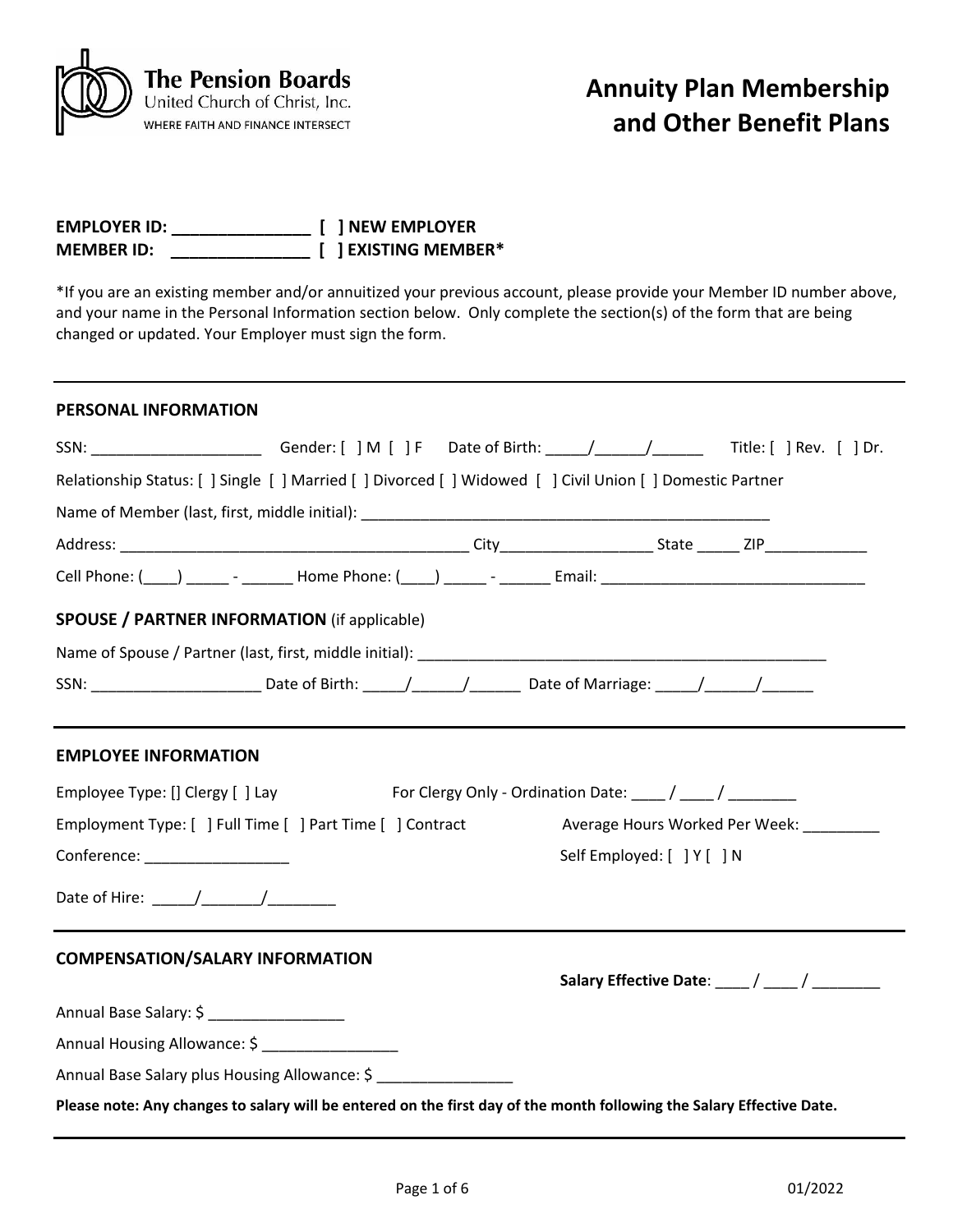# **OPTIONAL BENEFIT PLANS**

Information about our additional plans is available online. Visit our website at PBUCC.org and select the Pension & Benefits option.

# **Please select one or more options:**

# **NOTE - FOR MEDICAL AND DENTAL BENEFITS DEPENDENT INFORMATION IS REQUIRED – SEE PAGE 3**

[ ] **MEDICAL\*\*** [ ] Plan A [ ] Plan B [ ] Plan C [ ] HSA **Effective Date** \_\_\_\_\_\_/\_\_\_\_\_\_\_/\_\_\_\_\_\_\_\_\_ [ ] UCC Medicare Advantage Plan with Rx

### **MEDICARE PARTICIPATION**

| What plan are you enrolled in?                                                                      | Medicare Part A [ ] Yes [ ] No Medicare Part B [ ] Yes [ ] No |  |
|-----------------------------------------------------------------------------------------------------|---------------------------------------------------------------|--|
| What plan is your spouse enrolled in? Medicare Part A [ ] Yes [ ] No Medicare Part B [ ] Yes [ ] No |                                                               |  |

Note: A copy of your or your spouse's Medicare card(s) must be submitted for enrollment into the UCC Medicare Advantage Plan with Rx.

**\*\***Participants may apply for Medical plan coverage within 90 days of date of hire. After 90 days of hire, you are required to complete a Medical Statement of Health form. Please click here **[https://bit.ly/MET\\_SOH\\_FRM](https://bit.ly/MET_SOH_FRM)** to download a Statement of Health form. The UCC Medicare Advantage Plan with Rx does not require a Statement of Health form. The completed statement of health form(s) must be returned along with your Annuity Plan Membership and Other Benefit Plans Form.

| $[$ DENTAL | [ ] Dental Plan (if Medical coverage is selected)                    | <b>Effective Date</b> |  |
|------------|----------------------------------------------------------------------|-----------------------|--|
|            | [ ] Dental Plan Standalone (only if no Medical Coverage is selected) |                       |  |

| [] LIFE INSURANCE AND DISABILITY INCOME BENEFITS**                                       | <b>Effective Date</b> |        |      |
|------------------------------------------------------------------------------------------|-----------------------|--------|------|
| Is this your initial UCC employment in which you are working at least 20 hours per week? |                       | Yes or | - No |

- [ ] Basic Life Insurance \*\*\*
- [ ] Optional Additional Life \*\*\*
- [ ] Optional Additional Dependent Spouse\*\*\*
- [ ] Optional Additional Dependent Child\*\*\*

\*\*Participants applying for Life and Disability Income Benefits after 90 days of initial date of hire, are also required to complete a MetLife Statement of Health form. Please visit **[https://bit.ly/MET\\_SOH\\_FRM](https://bit.ly/MET_SOH_FRM)** to download a MetLife Statement of Health form. The completed statement of health form(s) must be returned along with your Annuity Plan Membership and Other Benefit Plans Form.

**\*\*\* For Life Insurance and Disability only:** You may click here **[https://bit.ly/METLIFE\\_CHANGE](https://bit.ly/METLIFE_CHANGE)** to print out the Life Insurance and Disability Income (LIDI) MetLife Enrollment Change Form. The completed MetLife Form needs to be returned along with your Annuity Plan Membership and Other Benefits Form.

[ ] **FLEXIBLE SPENDING ACCOUNT (FSA):** New members can enroll within the first 30 days of their employment. Existing members enroll during the open enrollment period at the end of each calendar year for the following year.

**Effective Date** \_\_\_\_\_\_/\_\_\_\_\_\_\_/\_\_\_\_\_\_\_\_\_

[ ] I elect Medical Reimbursement [ ] I elect Dependent Reimbursement

| Annual Salary reduction: \$ | Medical |                        | Dependent |
|-----------------------------|---------|------------------------|-----------|
| (2022 IRS Max=\$2,850)      |         | (2022 IRS Max=\$5,000) |           |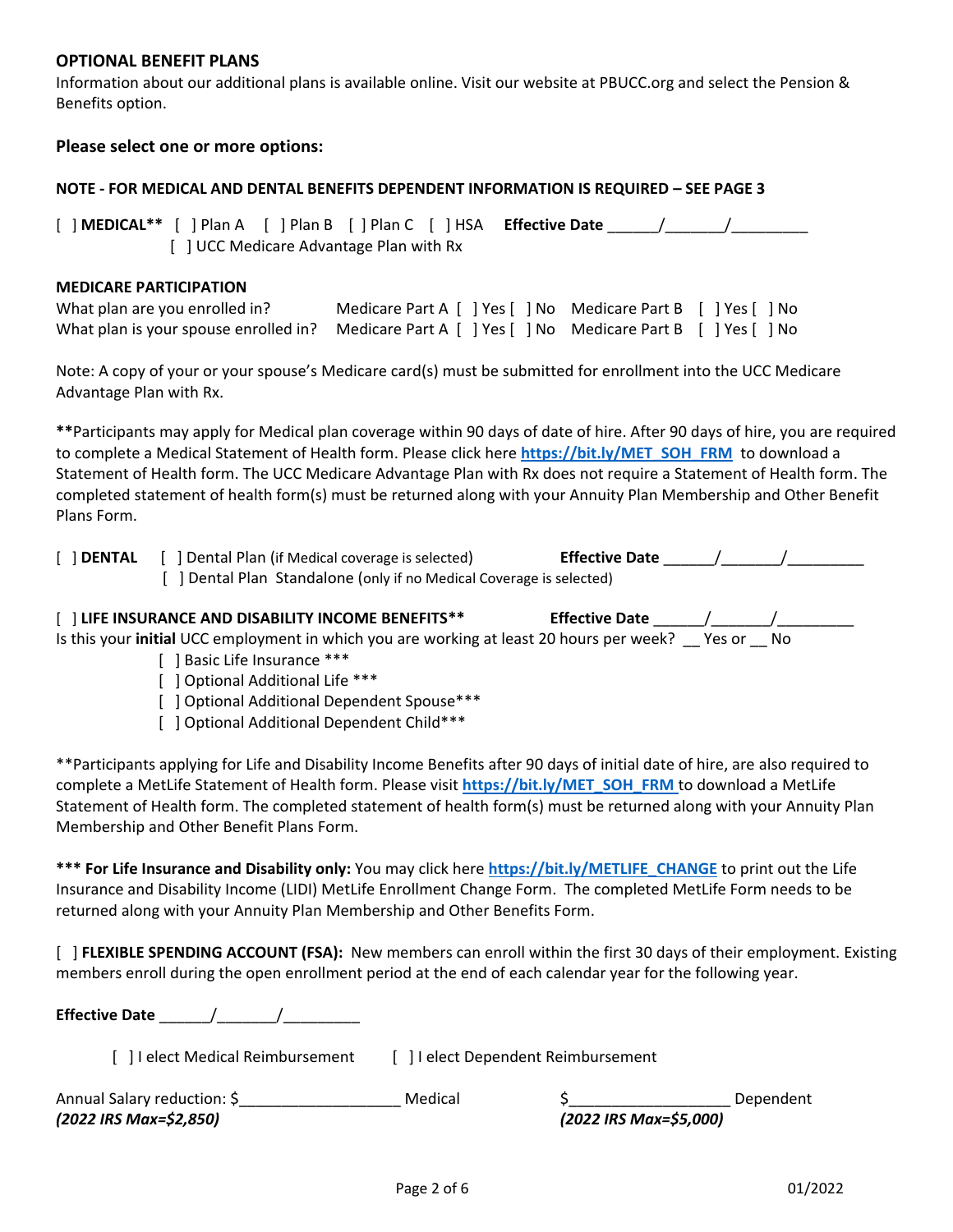# **[ ] My health coverage is through my spouse's/partner's UCC Health Plan.**

\_\_\_\_\_\_\_\_\_\_\_\_\_\_\_\_\_\_\_\_\_\_\_\_\_\_\_\_\_\_\_\_\_\_\_\_\_\_\_\_\_\_\_\_\_\_\_\_\_\_\_\_\_\_\_\_\_\_\_\_\_\_\_\_\_\_\_\_\_\_\_\_\_\_\_\_\_\_\_ Name of spouse/partner and member ID

| DEPENDENT INFORMATION FOR INSURANCE - If you are applying for Medical and Dental Benefits,<br>Dependent Information is required for enrollment.        |            |                                                                                                                                                           |                                                                                                                              |
|--------------------------------------------------------------------------------------------------------------------------------------------------------|------------|-----------------------------------------------------------------------------------------------------------------------------------------------------------|------------------------------------------------------------------------------------------------------------------------------|
| 1. Coverage: [ ] Medical [ ] Dental                                                                                                                    |            |                                                                                                                                                           |                                                                                                                              |
| SSN: _____________________________Date of Birth: _____/ _____/ _____________Gender: [ ] M [ ] F                                                        |            |                                                                                                                                                           |                                                                                                                              |
| 2. Coverage: [ ] Medical [ ] Dental                                                                                                                    |            |                                                                                                                                                           |                                                                                                                              |
|                                                                                                                                                        |            |                                                                                                                                                           |                                                                                                                              |
| SSN: _____________________________Date of Birth: _____/ _____/ ____________Gender: [ ] M [ ] F                                                         |            |                                                                                                                                                           |                                                                                                                              |
| 3. Coverage: [ ] Medical [ ] Dental                                                                                                                    |            |                                                                                                                                                           |                                                                                                                              |
|                                                                                                                                                        |            |                                                                                                                                                           |                                                                                                                              |
| SSN: _____________________________Date of Birth: _____/ _____/ ____________Gender: [ ] M [ ] F                                                         |            |                                                                                                                                                           |                                                                                                                              |
| 4. Coverage: [ ] Medical [ ] Dental                                                                                                                    |            |                                                                                                                                                           |                                                                                                                              |
|                                                                                                                                                        |            |                                                                                                                                                           |                                                                                                                              |
| SSN: _____________________________Date of Birth: _____/ _____/ _____________Gender: [ ] M [ ] F                                                        |            |                                                                                                                                                           |                                                                                                                              |
| paper and attach to this form.                                                                                                                         |            |                                                                                                                                                           | [ ] Additional Dependent Information for Insurance: Check if applicable, and list information on a separate sheet of         |
| PENSION (EMPLOYER) CONTRIBUTIONS                                                                                                                       |            |                                                                                                                                                           |                                                                                                                              |
|                                                                                                                                                        |            |                                                                                                                                                           | Please note: Any changes to contribution amounts will be entered on the first day of the month following the Effective Date. |
| Employer contributions:                                                                                                                                | $\%$ or \$ |                                                                                                                                                           | Effective Date: ____ / ____ / ______                                                                                         |
| <b>EMPLOYEE RETIREMENT CONTRIBUTIONS</b><br>Payroll Pre-Tax Salary Reduction**** _______ % or \$______________ Effective Date: ____/ ____/ ___________ |            |                                                                                                                                                           |                                                                                                                              |
| Payroll After-Tax Salary Reduction****______ % or \$______________ Effective Date: ____ / ____ / __________                                            |            |                                                                                                                                                           |                                                                                                                              |
| <b>****PAYROLL DEDUCTIONS FREQUENCY</b>                                                                                                                |            | [ ] Monthly (12 paychecks per year) [ ] Twice monthly (24 paychecks per year)<br>[ ] Bi-Weekly (26 paychecks per year) [ ] Weekly (52 paychecks per year) |                                                                                                                              |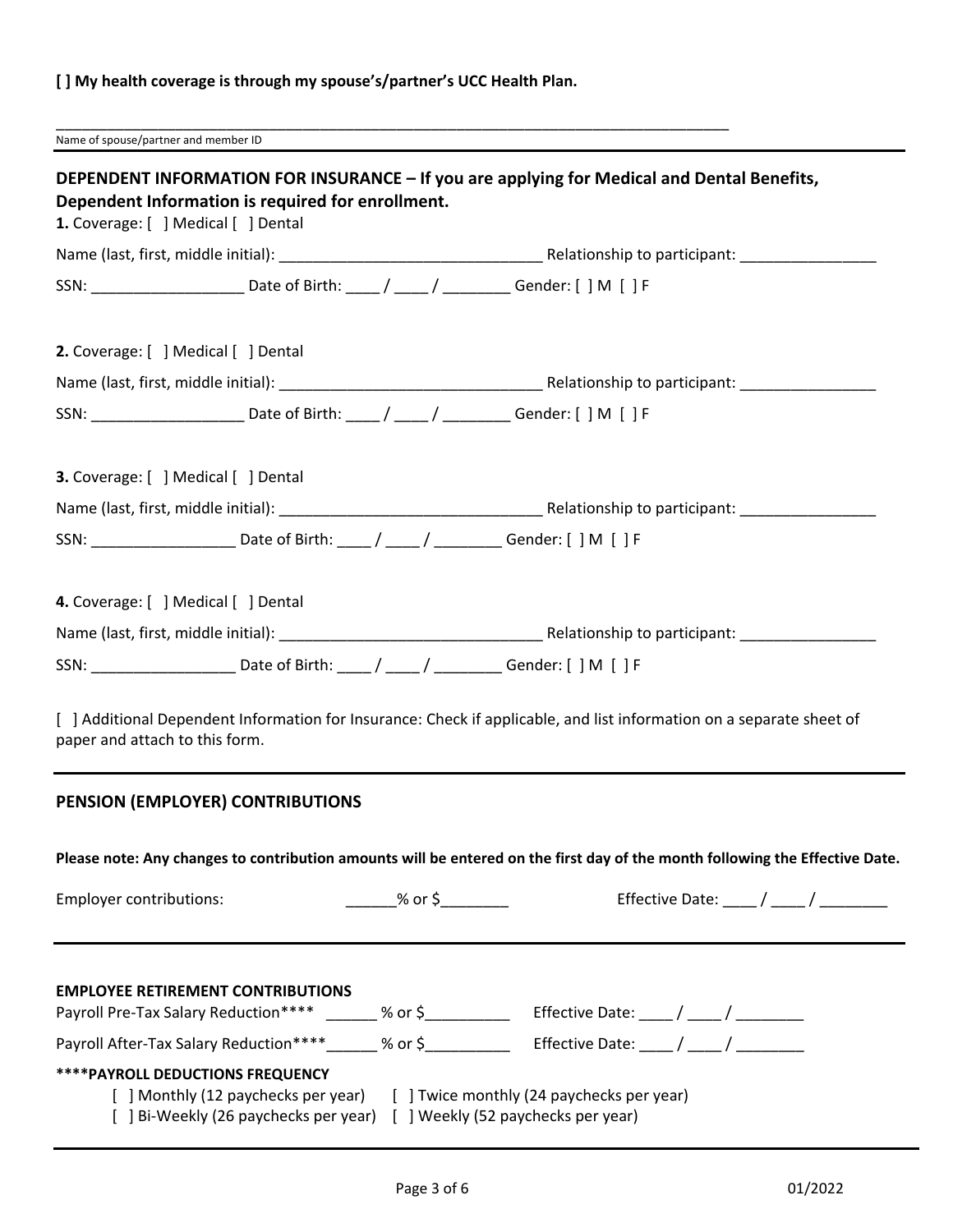#### **INVESTMENT ALLOCATIONS\***

Information about our funds is available online. Allocation of Future Contributions is 5% increments.

|                |               | Sustainable<br>Balanced<br>Fund | Bond<br>Fund | Equity<br>Fund | Stable<br>Value<br>Fund | Global<br>Sustainability<br>Index Fund | <b>TAD</b><br>Fund<br>2025 | <b>TAD</b><br>Fund<br>2030 | <b>TAD</b><br>Fund<br>2035 | <b>TAD</b><br>Fund<br>2040 | <b>TAD</b><br>Fund<br>2045 | <b>TAD</b><br>Fund<br>2050 | <b>Fund</b><br>percentage<br>must total |
|----------------|---------------|---------------------------------|--------------|----------------|-------------------------|----------------------------------------|----------------------------|----------------------------|----------------------------|----------------------------|----------------------------|----------------------------|-----------------------------------------|
|                |               |                                 |              |                |                         |                                        |                            |                            |                            |                            |                            |                            | 100%                                    |
| $\mathbf{1}$   | Employer      |                                 |              |                |                         |                                        |                            |                            |                            |                            |                            |                            | Total:                                  |
|                | Contributions | %                               | %            | %              | %                       | %                                      | %                          | %                          | %                          | %                          | %                          | %                          | %                                       |
| $\overline{2}$ | Employee      |                                 |              |                |                         |                                        |                            |                            |                            |                            |                            |                            | Total:                                  |
|                | TSA and       |                                 |              |                |                         |                                        |                            |                            |                            |                            |                            |                            |                                         |
|                | After-Tax     | %                               | %            | %              | %                       | %                                      | %                          | %                          | %                          | %                          | %                          | %                          | %                                       |
|                | Contributions |                                 |              |                |                         |                                        |                            |                            |                            |                            |                            |                            |                                         |

Note for new members, once the pension account is established, you will receive a seven-digit Member ID number included in your enrollment letter. Your Member ID may be used on any correspondence sent to the Pension Boards. It may also be used to access the Member Portal on our website at www.pbucc.org.

\*If you do not update allocations above, any contributions made on your behalf will be invested in the Target Annuitization Date (TAD) Fund most appropriate to your anticipated retirement timeline based on your age.

#### **BENEFICIARY INFORMATION:**

**Beneficiary(ies):** I hereby designate the following as Primary or Secondary Beneficiary(ies). If more than one is designated, each surviving Beneficiary shall receive the percentage share indicated. **Total proportion of designations must total 100%.** Please note, if you designate a minor as a beneficiary, you are required to have a probate court-appointed guardian to receive and administer the death benefits to the minor. Do not write the name of the guardian on this form. You must submit a complete copy of the Trust. If you do not elect a beneficiary, your Estate will be the primary beneficiary.

|                                                                                                                    |             | [ ] Domestic [ ] Foreign |
|--------------------------------------------------------------------------------------------------------------------|-------------|--------------------------|
| City ________________________State _________________Zip Code ___________________                                   |             |                          |
| Relationship to participant: _______________________Date of Birth: _____/ _____/ __________Gender: [ ] M [ ] F     |             |                          |
| Annuity: [ ] Primary ______% [ ] Secondary _____ %                                                                 |             |                          |
|                                                                                                                    |             |                          |
|                                                                                                                    |             |                          |
|                                                                                                                    |             |                          |
|                                                                                                                    |             | [ ] Domestic [ ] Foreign |
| City _______________________State ________________Zip Code _____________________                                   |             |                          |
| Relationship to participant: __________________________Date of Birth: _____/ _____/ ___________Gender: [ ] M [ ] F |             |                          |
| Annuity: [ ] Primary ______% [ ] Secondary _____ %                                                                 |             |                          |
|                                                                                                                    | Page 4 of 6 | 01/2022                  |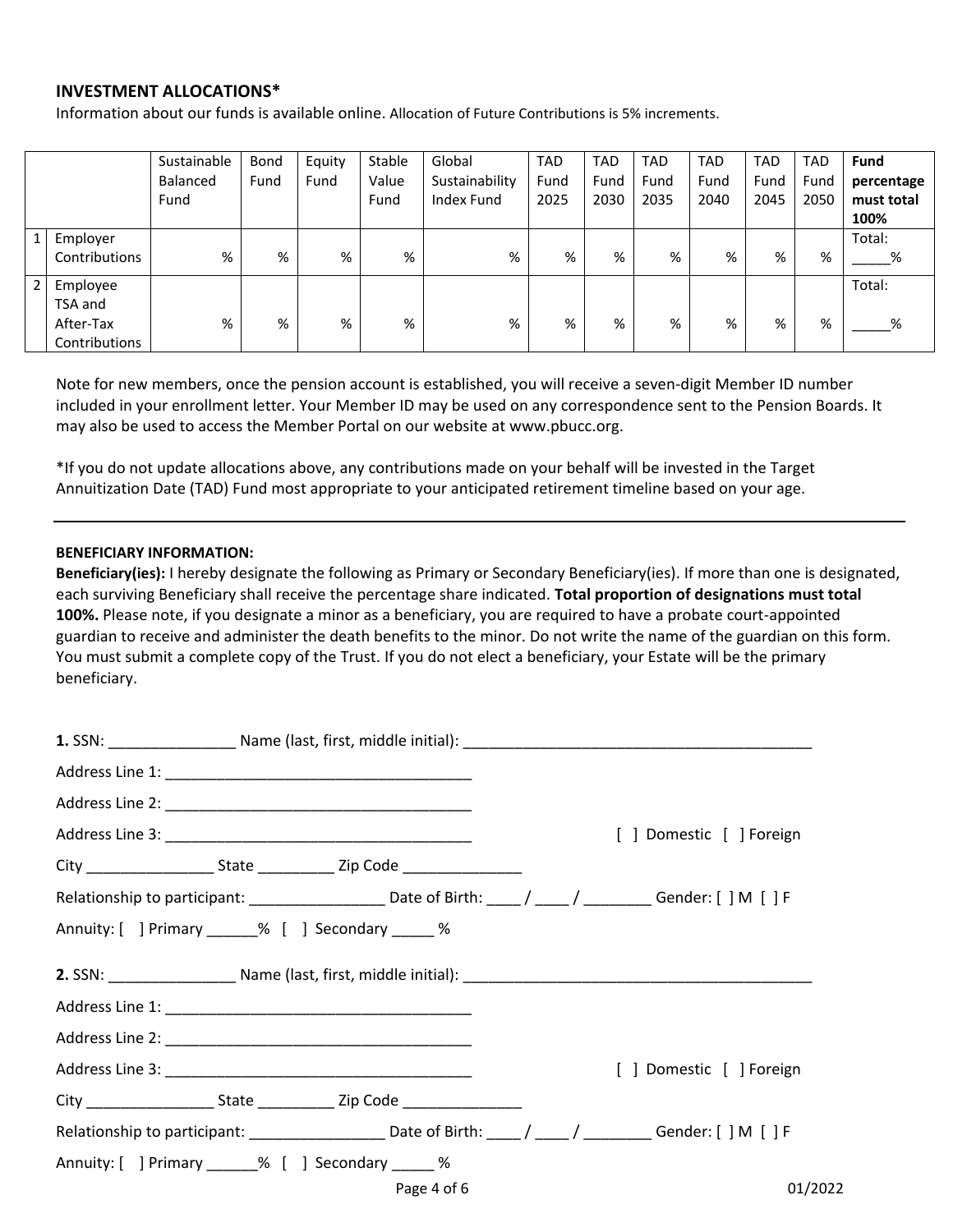[ ] Additional Primary and Secondary Beneficiary(ies): Check if applicable, and list information on a separate sheet of paper and attach to this form.

# **EMPLOYEE (Member) AGREEMENT**

- [ ] As a member (as defined in the Annuity Plan document), together with my designated Beneficiary or Beneficiaries (as defined in the Annuity Plan document), I acknowledge that the Annuity Plan document is available to me on the **Pension Boards website** [\(www.pbucc.org\)](http://www.pbucc.org/) or by clicking here**: [https://bit.ly/ANNUITY\\_PLAN](https://bit.ly/ANNUITY_PLAN)**. In addition, I acknowledge that I and my Beneficiary shall, always, be subject to the terms and conditions of the Annuity Plan document, as the same may be amended, modified, or supplemented at the sole discretion of The Pension Boards–United Church of Christ, Inc.
- [ ] I understand: (1) my election regarding elective deferrals is irrevocable once the employer withholds the deferrals from my pay; (2) any changes in elective deferrals are effective only for deferrals from pay I received after the plan administrator accepts my change of election. I understand that the amount of such reduction, pursuant to this election, will be withheld from my pay on a pre-tax and/or after-tax basis, as specified above, and will be paid by my employer into my account in the Annuity Plan; and (3) written notice must be given before the effective date of any modification. This election will remain in effective until I revoke complete a new Employee Pre-Tax Retirement Contribution Agreement.
- [ ] I have attached a copy of my birth certificate. If I cannot supply a birth certificate, I have attached a copy of my passport or driver's license. **(THIS APPLIES TO FIRST-TIME ANNUITY FUND MEMBERSHIP ENROLLMENTS ONLY.)**
- [ ] As an eligible employee in the Flexible Benefit Plan for UCC Ministries, I understand that I should review the Highlights of Your Flexible Benefit Plan for UCC Ministries or by clicking here: **[https://bit.ly/PB\\_FSA\\_BKLT](https://bit.ly/PB_FSA_BKLT)** to understand the benefits available to me, as well as the other rights and obligations which I have under the plan.
- [ ] I certify that dependents listed are eligible to enroll in an employer-sponsored health plan. If my status or my dependent's status changes, I agree to notify the Pension Boards immediately.
- [ ] I have completed the MetLife Enrollment form for Life Insurance and Disability Income Benefits form.

By completing and submitting this form, I hereby apply for membership in the Annuity Plan for the United Church of Christ, in accordance with its Provisions, Rules and Procedures.

| <b>Employee (Member) Signature:</b>                                                                   | Date: / |
|-------------------------------------------------------------------------------------------------------|---------|
| Witness's Signature (not a beneficiary):<br>(Required if Participating in the Annuity Benefits Plan.) | Date: / |

# **SPOUSAL CONSENT**

Spousal consent is required if the applicant is married and has not designated their spouse as the sole beneficiary. Please note: A notary is also required if the spouse is signing the form.

Spousal Consent:

[ ] I hereby consent to the above beneficiary(ies) designated by my spouse.

| Spouse's Signature |  |  |
|--------------------|--|--|
|                    |  |  |
|                    |  |  |

# **NOTARY**

**(Please note: A notary is only required if the spouse is signing the form.)**

| Notary's<br>Signature |  |  |  |  |
|-----------------------|--|--|--|--|
|-----------------------|--|--|--|--|

Notary's Stamp: